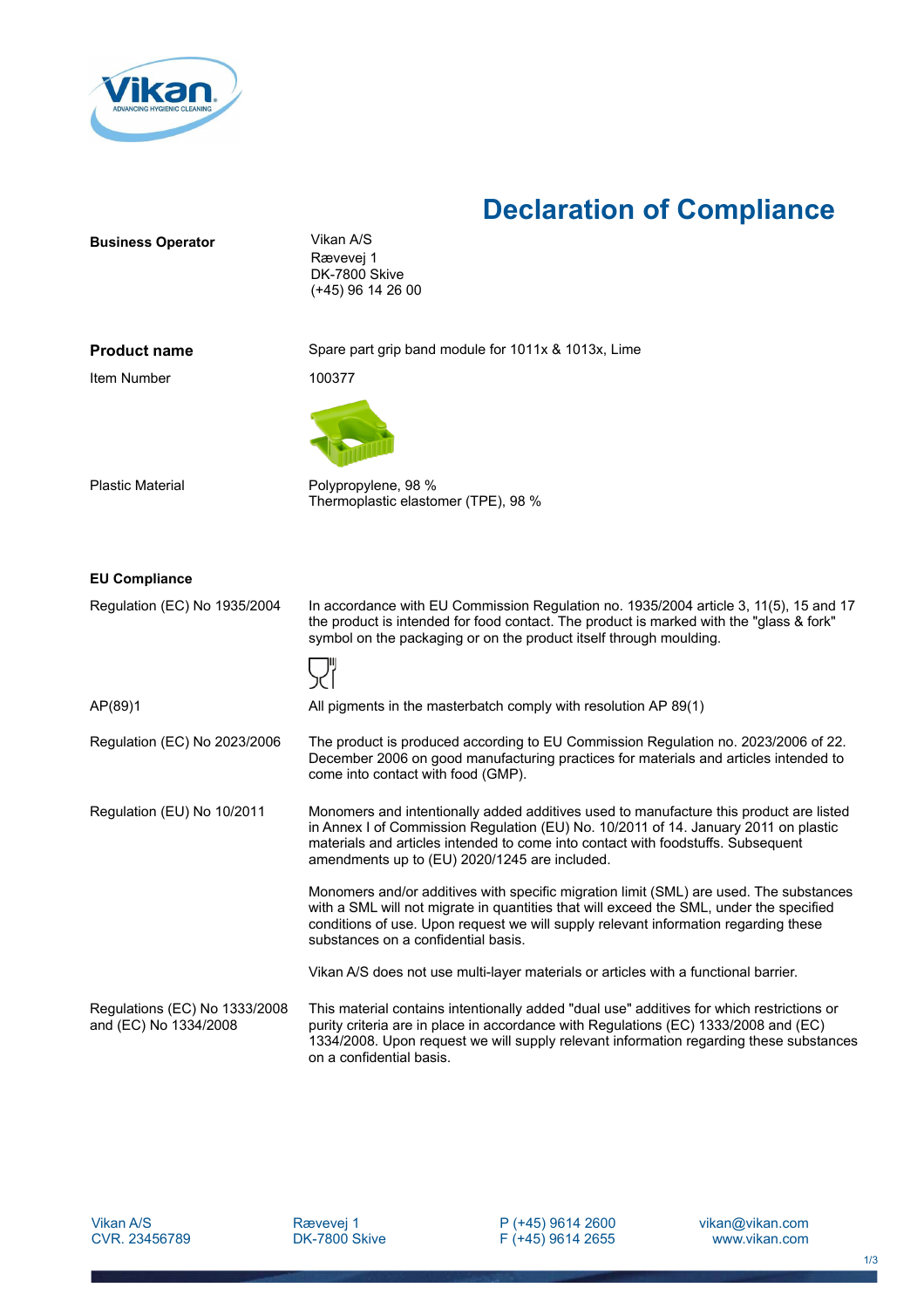

| <b>US FDA Compliance</b>                            | Administration in the USA) 21 CFR parts 170 to 199.     | All raw materials in this product are in compliance with FDA (Food and Drug                                                                                                                                                                                                                                                                                   |                 |
|-----------------------------------------------------|---------------------------------------------------------|---------------------------------------------------------------------------------------------------------------------------------------------------------------------------------------------------------------------------------------------------------------------------------------------------------------------------------------------------------------|-----------------|
|                                                     |                                                         | The polymers and additives complies with FDA 21 CFR part 174, 175, 176, 177, 178,<br>181, 182, 184, or 186. Additives are cleared according to FDA 21 CFR Part 178 (Indirect<br>food additives), are generally recognised as safe (GRAS), are prior-sanctioned food<br>ingredients, or are cleared on basis of regulations for food additives of before 1958. |                 |
| <b>UK Compliance</b>                                | (EU Exit) Regulations 2019 No. 704                      | The product complies with The Materials and Articles in Contact with Food (Amendment)                                                                                                                                                                                                                                                                         |                 |
| <b>Danish Compliance</b>                            |                                                         | The product complies with the Danish consolidation Act no. 681 of 25/05/2020.                                                                                                                                                                                                                                                                                 |                 |
| <b>Japanese Compliance</b>                          | Appendix 1 of the Positive List.                        | All substances (polymers, monomers and additives) used in Vikan products comply with<br>Article 18(3) of the Japanese Food Sanitation Act and are listed in Tables 1 and 2 of                                                                                                                                                                                 |                 |
| <b>Migration analysis plastics</b>                  |                                                         | Samples of the product, or a similar product made from identical plastic material, have<br>been tested for overall migration according to the test conditions specified in (EU)<br>10/2011, and the article comply with the overall migration limit of 10 mg/dm <sup>2</sup> or 60 mg/kg.                                                                     |                 |
|                                                     |                                                         | Test conditions for overall migration were OM0 (30 min at 40 °C)                                                                                                                                                                                                                                                                                              |                 |
|                                                     | acetic acid (simulant B).                               | Food simulants used for overall migration were 50 % ethanol (simulant D1) and 3 %                                                                                                                                                                                                                                                                             |                 |
|                                                     | through testing, calculation or simulation.             | Compliance with specific migration limits, and other restrictions, has been documented                                                                                                                                                                                                                                                                        |                 |
| Max ratio of food contact surface<br>area to volume | 2.1 dm <sup>2</sup> /100 ml                             |                                                                                                                                                                                                                                                                                                                                                               |                 |
| <b>Food contact types</b>                           | foreseeable conditions of use:                          | The product is suitable for contact with the following types of food under the intended and                                                                                                                                                                                                                                                                   |                 |
|                                                     | Aqueous<br>M                                            |                                                                                                                                                                                                                                                                                                                                                               |                 |
|                                                     | Acidic                                                  |                                                                                                                                                                                                                                                                                                                                                               |                 |
|                                                     | Alcoholic<br>I√                                         |                                                                                                                                                                                                                                                                                                                                                               |                 |
|                                                     | Fatty                                                   |                                                                                                                                                                                                                                                                                                                                                               |                 |
|                                                     | Dry<br>I√l                                              |                                                                                                                                                                                                                                                                                                                                                               |                 |
| Food contact usage time and<br>temperature          | Any food contact conditions up to 40 °C for 30 min.     |                                                                                                                                                                                                                                                                                                                                                               |                 |
| Non-food contact usage<br>temperature               | Minimum temperature: 0 °C<br>Maximum temperature: 80 °C |                                                                                                                                                                                                                                                                                                                                                               |                 |
| Vikan A/S                                           | Rævevej 1                                               | P (+45) 9614 2600                                                                                                                                                                                                                                                                                                                                             | vikan@vikan.com |

<u>and provide the company</u>

DK-7800 Skive

F (+45) 9614 2655

www.vikan.com